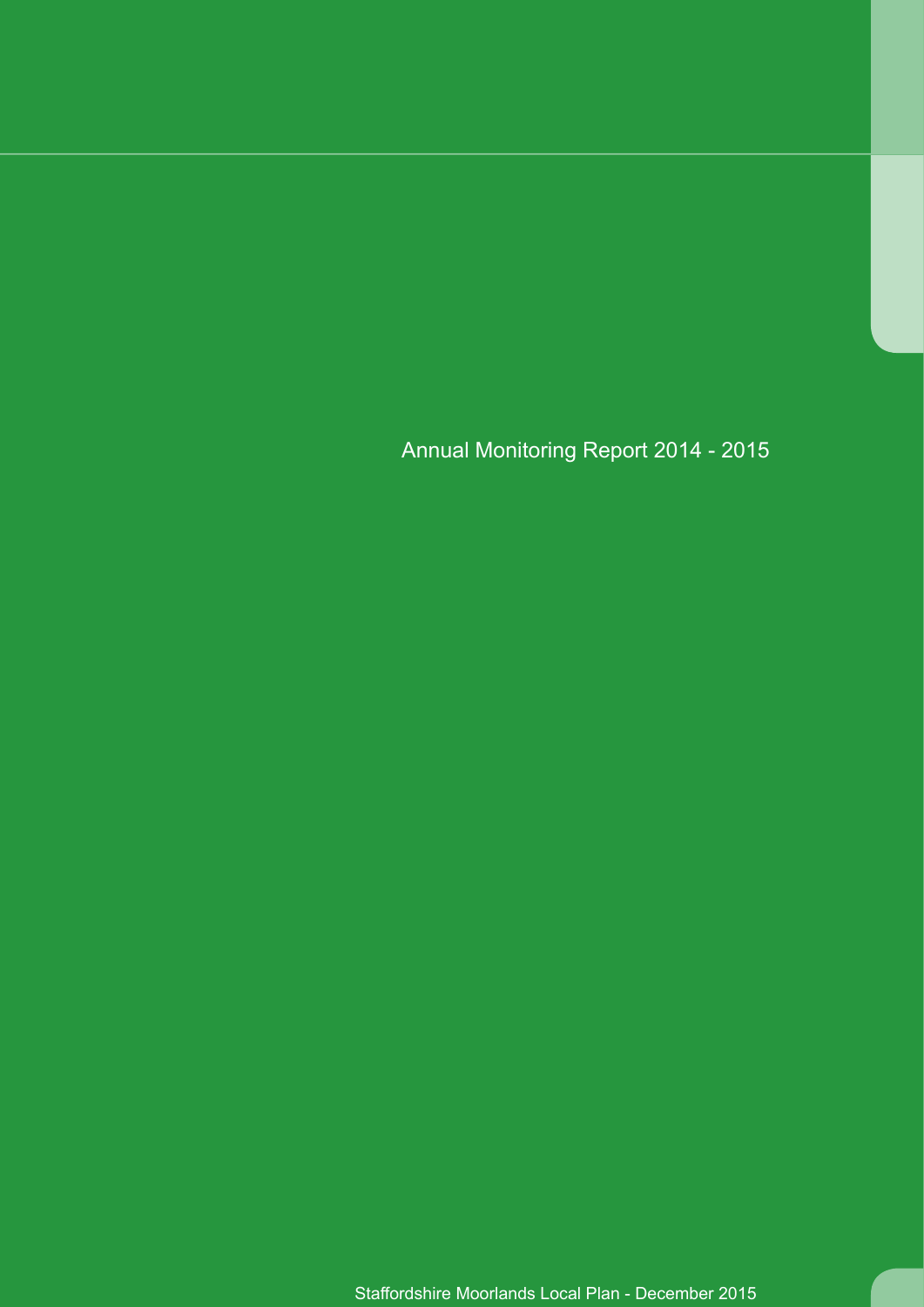| 1 Introduction                       | 4               |
|--------------------------------------|-----------------|
| 2 Timetable                          | 6               |
| <b>3 Housing Progress</b>            | 10              |
| 3.1 Open Space                       | 12 <sup>2</sup> |
| 4 Duty to Co-operate                 | 14              |
| 5 Statement of Community Involvement | 17              |
| 6 Neighbourhood Planning             | 19              |
| 7 Community Infrastructure Levy      | 21              |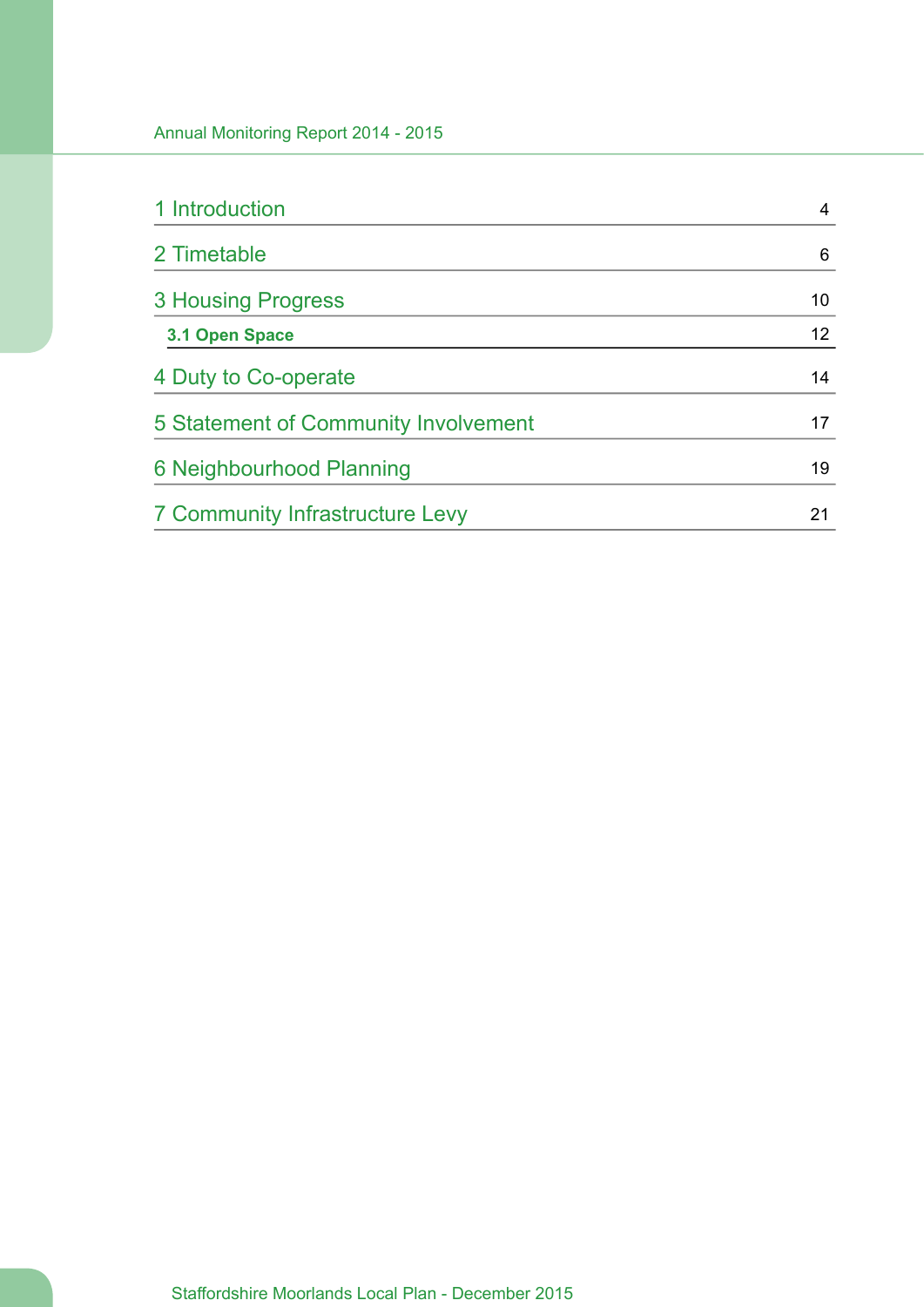Introduction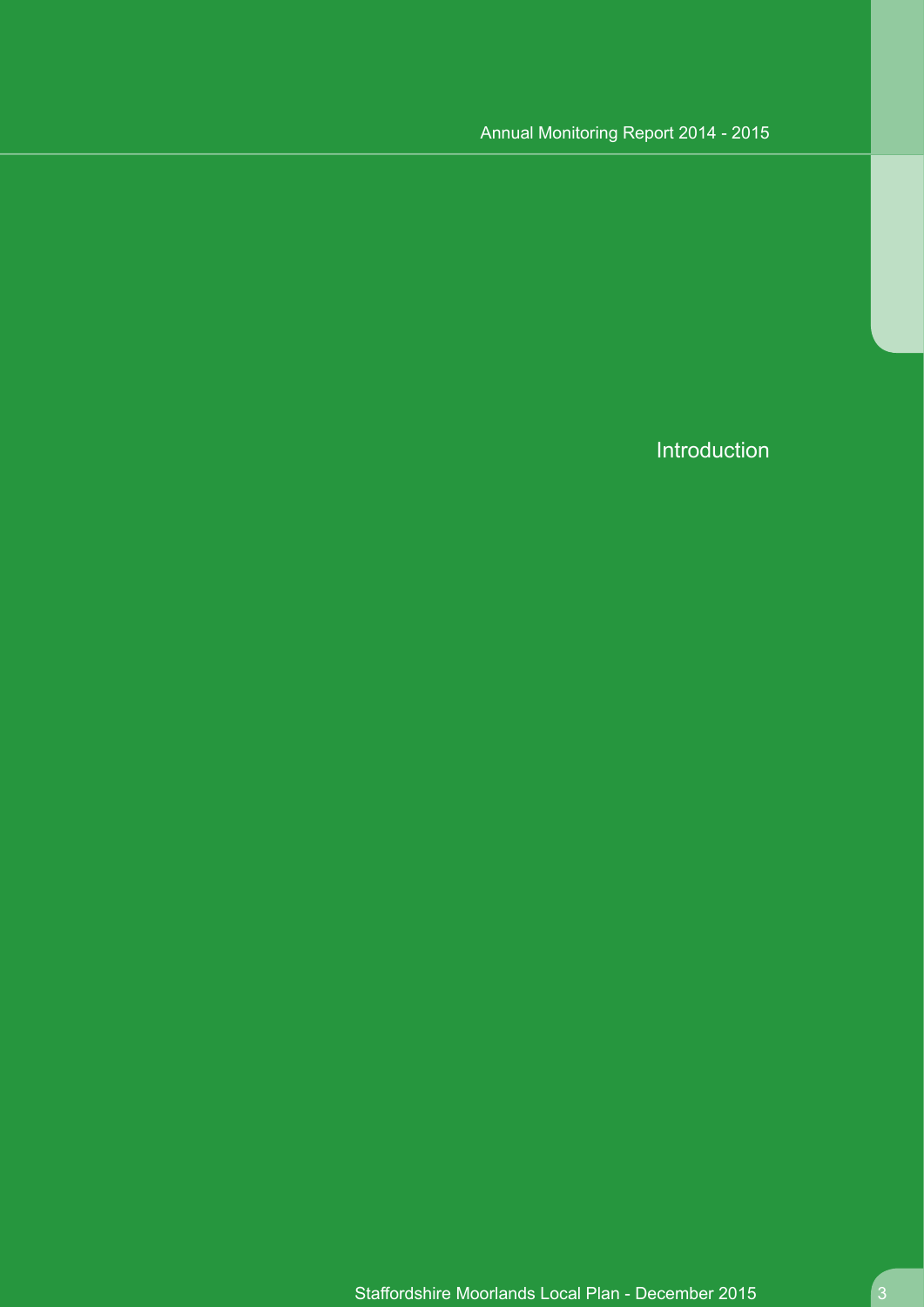### <span id="page-3-0"></span>**1 Introduction**

**1.1** This Annual Monitoring Report (AMR) produced by Staffordshire Moorlands District Council covers the 12 month period from 1 April 2014 - 31 March 2015. Due to resources available it is a slimmed down version compared to previous reports produced.

**1.2** The report covers the following aspects outlined in the Town and Country Planning (Local Planning) (England) Regulations 2012:

- Details of the Local Development Scheme and how the Council is performing against  $\bullet$ time scales and milestones for preparing LDF documents as set out in the document;
- Details of progress towards the housing requirement and the number of new affordable homes provided;
- The Duty to Co-operate;
- The Statement of Community Involvement;
- Neighbourhood Planning; and
- The Community Infrastructure Levy  $\bullet$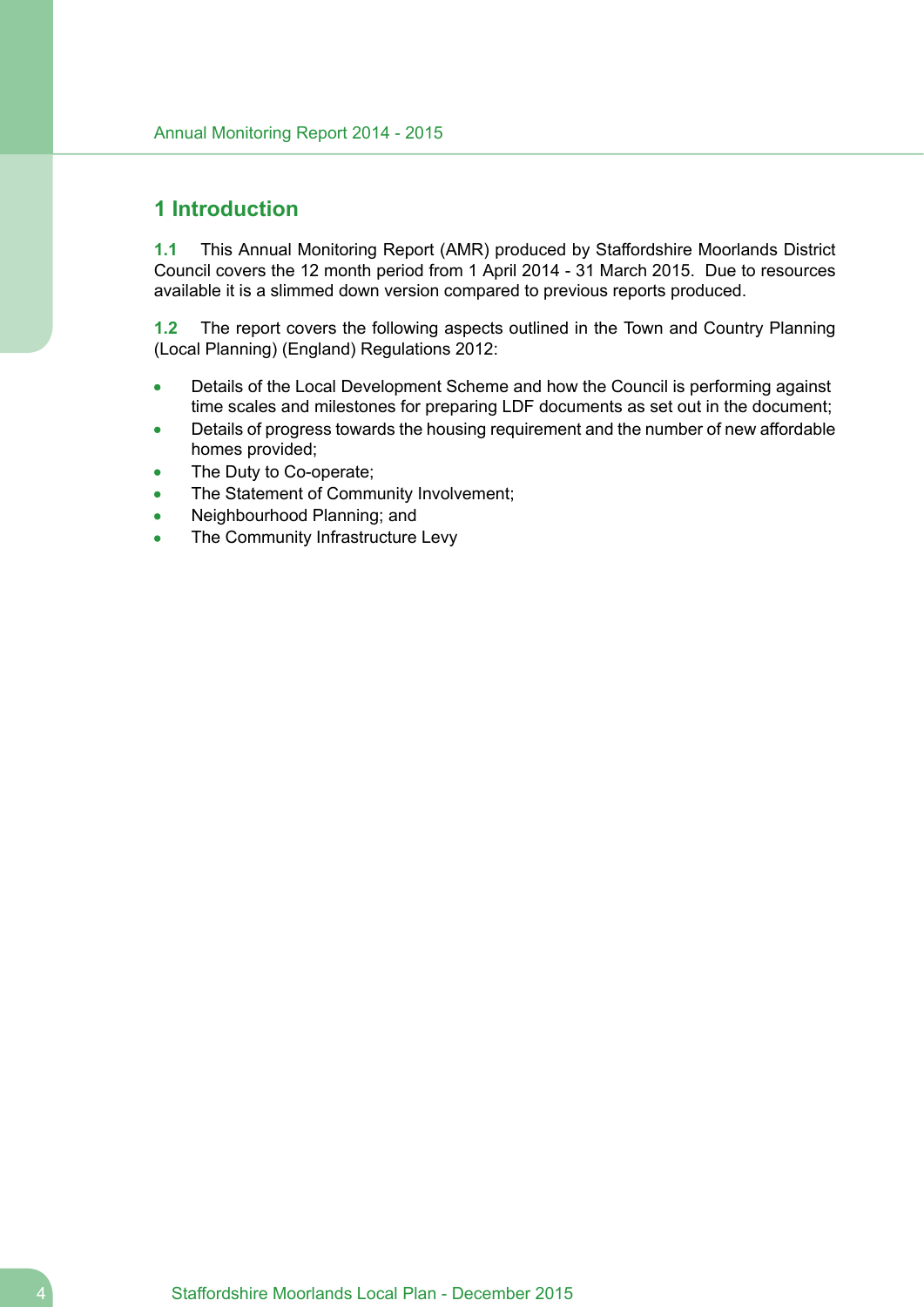**Timetable**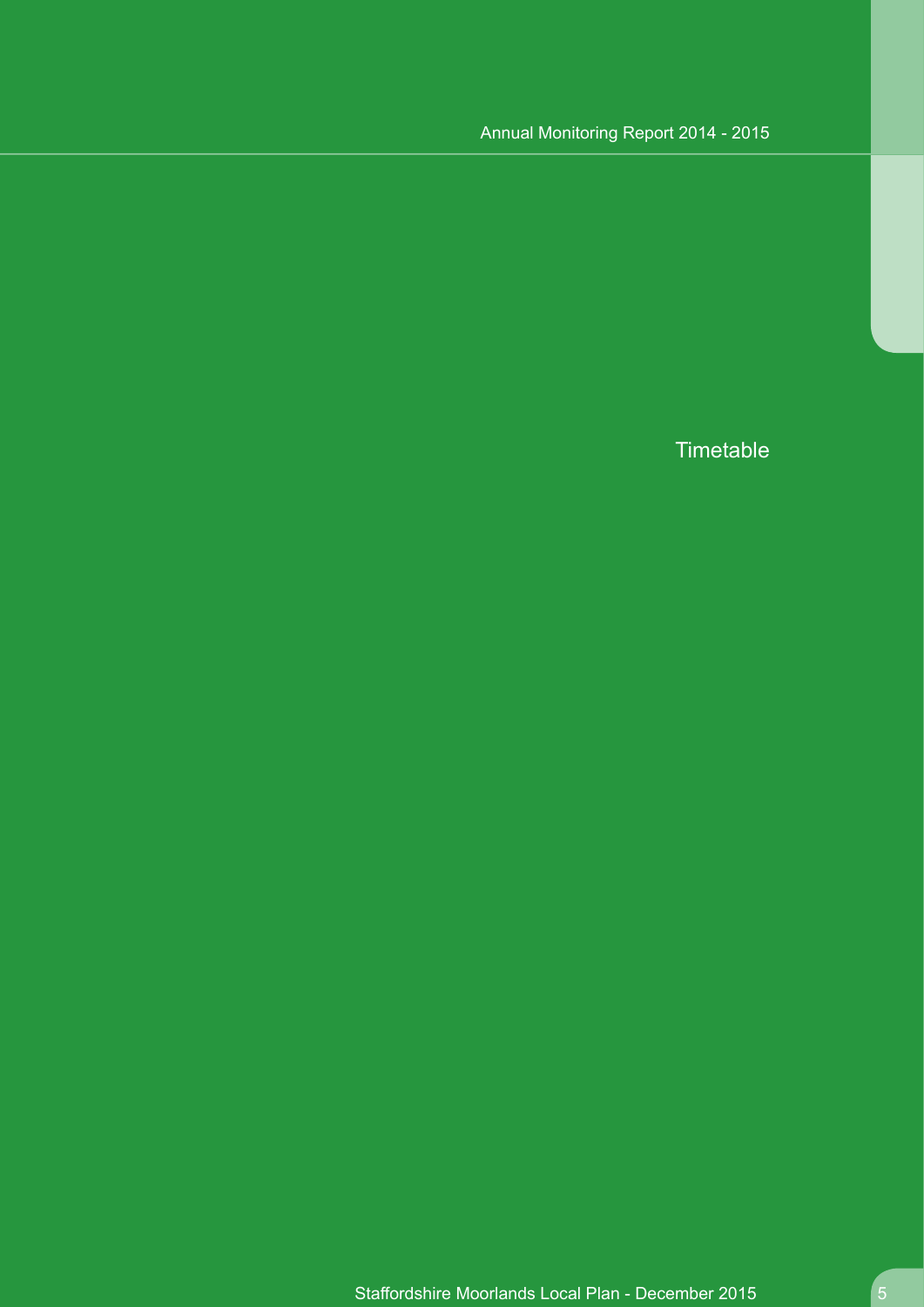## <span id="page-5-0"></span>**2 Timetable**

### **Local Development Scheme**

**2.1** The Planning and Compulsory Purchase Act 2004 (amended by the Localism Act 2011) introduced the requirement for councils to prepare and maintain a Local Development Scheme (LDS). The LDS specifies the documents which, when prepared, will comprise the Local Plan for the area. It must be made available publically and kept up to date. It is important that local communities and interested parties can keep track of progress. Local planning authorities should publish their LDS on their website.

**2.2** The council prepared its first LDS in 2005, and issued updates in 2007 and 2011. The current LDS was agreed and brought into effect by the Council on 25th July 2012. This will be updated in due course.

| LDF adopted documents at 31 March 2014   |                                       |             |  |  |  |
|------------------------------------------|---------------------------------------|-------------|--|--|--|
| <b>Document Type</b>                     | <b>Name</b>                           | <b>Date</b> |  |  |  |
| Development Planning<br><b>Documents</b> | Core Strategy                         | March 2014  |  |  |  |
|                                          | Biddulph Town Centre Area Action Plan | Feb 2007    |  |  |  |
|                                          |                                       |             |  |  |  |
| Supplementary Planning<br>Documents      | Cheadle Town Centre Masterplan        | Mar 2014    |  |  |  |
|                                          | Leek Town Centre Masterplan           | Mar 2014    |  |  |  |
|                                          | Churnet Valley Masterplan             | Mar 2014    |  |  |  |
|                                          | Local Heritage Register               | Feb 2008    |  |  |  |
|                                          | Windows and Doors                     | Aug 2006    |  |  |  |
|                                          |                                       |             |  |  |  |

**2.3** The documents adopted to date are listed in the table below.

#### **Table 2.1**

**2.4** The LDS anticipated that the Core Strategy would be adopted in April 2013. Following the hearing sessions in February 2013 and the Inspector's interim conclusions, the Council produced main modifications which were considered necessary to make the Core Strategy sound in planning terms. Consultation on the main modifications were undertaken between June and August 2013. The Inspectors final report was received on 2nd January 2014 and the Plan was adopted on the 26th March 2014. The adoption of the Leek and Cheadle Town Centre Masterplans and the Churnet Valley Masterplan were also later than anticipated because of delays to the Core Strategy timetable.

**2.5** The 1988 Alton Towers Supplementary Planning Guidance (SPG) was revoked by Council on the 26 March 2014 as guidance for Alton Towers is now contained in the Churnet Valley Masterplan SPD.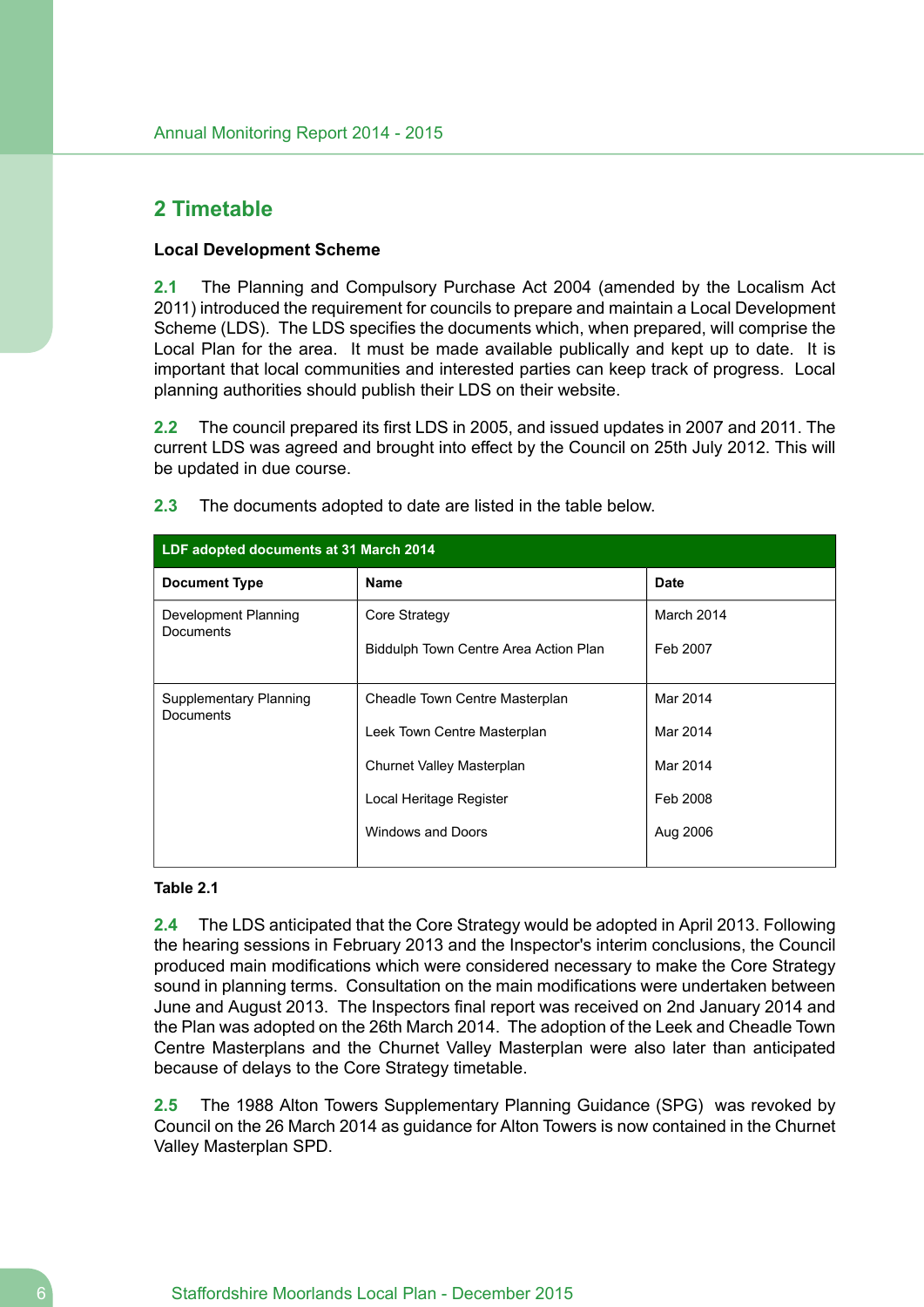#### **Staffordshire Moorlands Local Plan and other SPD's**

**2.6** The Core Strategy states that in order to take account of the longer term requirements of the District, the Council will undertake an early and comprehensive review. This will incorporate work underway on Site Allocations in the form of a single comprehensive Local Plan for the plan period 2016 - 2031. The current LDS timetable is out of date and needs to be revised to reflect the new Local Plan timetable. This is expected to be in due course.

**2.7** The table below outlines progress on other documents listed in the LDS that have not yet been adopted and the revised work programme for the following 12 months.

|                                        | <b>Development Plan Documents (DPDs)</b> |                                                                                                                                                                                                                                                                                                                                                                                                                                                                                                                                                                                                                                                                                                                                                                                                                                                                                                            |  |  |  |
|----------------------------------------|------------------------------------------|------------------------------------------------------------------------------------------------------------------------------------------------------------------------------------------------------------------------------------------------------------------------------------------------------------------------------------------------------------------------------------------------------------------------------------------------------------------------------------------------------------------------------------------------------------------------------------------------------------------------------------------------------------------------------------------------------------------------------------------------------------------------------------------------------------------------------------------------------------------------------------------------------------|--|--|--|
| <b>Site Specific Allocations DPD</b>   |                                          |                                                                                                                                                                                                                                                                                                                                                                                                                                                                                                                                                                                                                                                                                                                                                                                                                                                                                                            |  |  |  |
| On target ?                            | <b>No</b>                                | Stage the document is at: Non-statutory pre-consultation with the general public was<br>conducted during July-September 2015 over site "options" and development<br>boundaries; this also included a call for sites and invited representations over the<br>existing SHLAA database, and also regarding certain policy areas for review anticipated<br>from the adopted Core Strategy. This consultation stage being in advance of formal<br>public consultation over the Preferred Options Local Plan in April 2016. The Preferred<br>Options Local Plan will combine existing (as amended) Core Strategy Policies with<br>both site allocations for different uses of land, and development boundaries for<br>identified settlements across the District. The most recently approved timetable<br>(December 2015) anticipates Submission to Inspector February 2017, with adoption<br>later in the year. |  |  |  |
| 2016 - 2031. New timetable as follows: |                                          | Revised work programme for the following 12 months: Document to be incorporated within a new Local Plan                                                                                                                                                                                                                                                                                                                                                                                                                                                                                                                                                                                                                                                                                                                                                                                                    |  |  |  |
| <b>Activity - Target Date</b>          |                                          |                                                                                                                                                                                                                                                                                                                                                                                                                                                                                                                                                                                                                                                                                                                                                                                                                                                                                                            |  |  |  |
|                                        |                                          | Member Workshop on Preferred Option Sites - 10th Dec 2015                                                                                                                                                                                                                                                                                                                                                                                                                                                                                                                                                                                                                                                                                                                                                                                                                                                  |  |  |  |
|                                        |                                          | Parish Council sessions -14 & 15 Dec 2015                                                                                                                                                                                                                                                                                                                                                                                                                                                                                                                                                                                                                                                                                                                                                                                                                                                                  |  |  |  |
| OAN (Council Assembly) - February 2016 |                                          |                                                                                                                                                                                                                                                                                                                                                                                                                                                                                                                                                                                                                                                                                                                                                                                                                                                                                                            |  |  |  |
|                                        |                                          | Council agree Draft Preferred Options Local Plan - Mar 2016                                                                                                                                                                                                                                                                                                                                                                                                                                                                                                                                                                                                                                                                                                                                                                                                                                                |  |  |  |
|                                        |                                          | Consultation on Preferred Options - April - May 2016                                                                                                                                                                                                                                                                                                                                                                                                                                                                                                                                                                                                                                                                                                                                                                                                                                                       |  |  |  |
|                                        |                                          | Member Workshop on Proposed Submission Local Plan - Sept 2016                                                                                                                                                                                                                                                                                                                                                                                                                                                                                                                                                                                                                                                                                                                                                                                                                                              |  |  |  |
|                                        |                                          | Council agree Proposed Submission Local Plan - Oct 2016                                                                                                                                                                                                                                                                                                                                                                                                                                                                                                                                                                                                                                                                                                                                                                                                                                                    |  |  |  |
|                                        |                                          | Publication and Representations Invited - Nov- Dec 2016                                                                                                                                                                                                                                                                                                                                                                                                                                                                                                                                                                                                                                                                                                                                                                                                                                                    |  |  |  |
|                                        |                                          | Council agree to submit Local Plan - Jan 2017                                                                                                                                                                                                                                                                                                                                                                                                                                                                                                                                                                                                                                                                                                                                                                                                                                                              |  |  |  |
|                                        |                                          | Submission to Secretary of State - Feb 2017                                                                                                                                                                                                                                                                                                                                                                                                                                                                                                                                                                                                                                                                                                                                                                                                                                                                |  |  |  |
| Table 2.2                              |                                          |                                                                                                                                                                                                                                                                                                                                                                                                                                                                                                                                                                                                                                                                                                                                                                                                                                                                                                            |  |  |  |

#### **Supplementary Planning Documents (SPDs)**

**Housing Delivery SPD**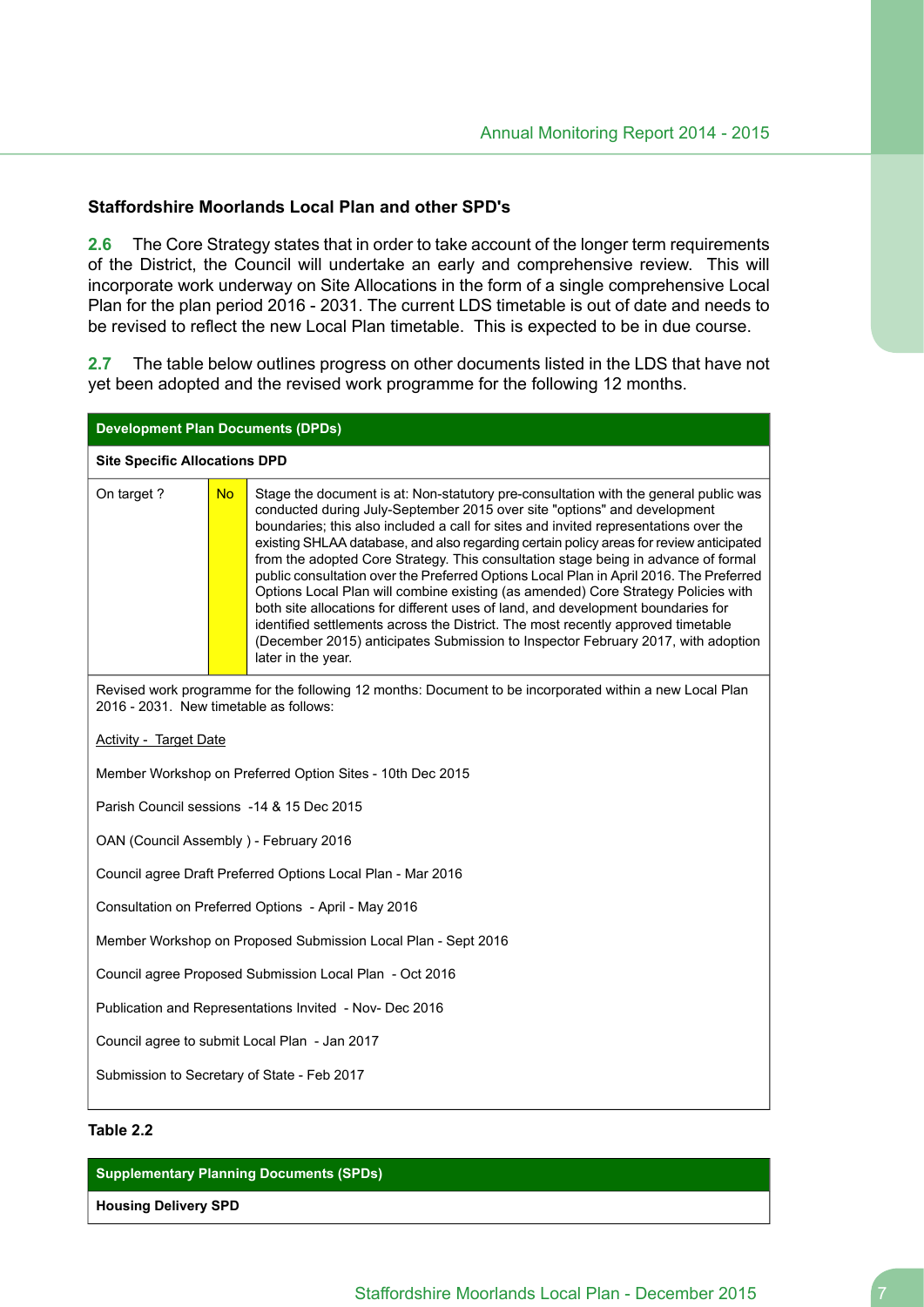|                                                                                                                                                                    |           | <b>Supplementary Planning Documents (SPDs)</b>                                                                                       |  |  |
|--------------------------------------------------------------------------------------------------------------------------------------------------------------------|-----------|--------------------------------------------------------------------------------------------------------------------------------------|--|--|
| On target?                                                                                                                                                         | <b>No</b> | Stage the document is at: Scoping Paper published for consultation Sept - Nov<br>2010.                                               |  |  |
|                                                                                                                                                                    |           | Revised work programme for the following 12 months: to be agreed.                                                                    |  |  |
| Open Space, Sport and Recreation SPD                                                                                                                               |           |                                                                                                                                      |  |  |
| On target?                                                                                                                                                         | <b>No</b> | Stage the document is at: Scoping Paper published for consultation Sept - Nov<br>2010.                                               |  |  |
|                                                                                                                                                                    |           | Revised work programme for the following 12 months: Draft for representation anticipated Spring 2016.                                |  |  |
| <b>Design Guide SPD</b>                                                                                                                                            |           |                                                                                                                                      |  |  |
| On target?                                                                                                                                                         | <b>No</b> | Stage the document is at: Draft document was prepared November 2015 for public<br>consultation as a Supplementary Planning Document. |  |  |
|                                                                                                                                                                    |           | Revised work programme for the following 12 months: Public consultation anticipated early 2016.                                      |  |  |
| <b>Blythe Bridge RIS Development Brief</b>                                                                                                                         |           |                                                                                                                                      |  |  |
| On target?                                                                                                                                                         | <b>No</b> | Stage the document is at: Document underway                                                                                          |  |  |
| Revised work programme for the following 12 months: Document is under consideration as part of the Site<br>Allocations part of the Local Plan.                     |           |                                                                                                                                      |  |  |
| <b>Developer Contributions</b>                                                                                                                                     |           |                                                                                                                                      |  |  |
| On target?                                                                                                                                                         | <b>No</b> | Stage the document is at: Commencement                                                                                               |  |  |
| Revised work programme for the following 12 months: Preparation of this SPD is currently on hold pending the<br>outcome of the Community Infrastructure Levy work. |           |                                                                                                                                      |  |  |

**Table 2.3**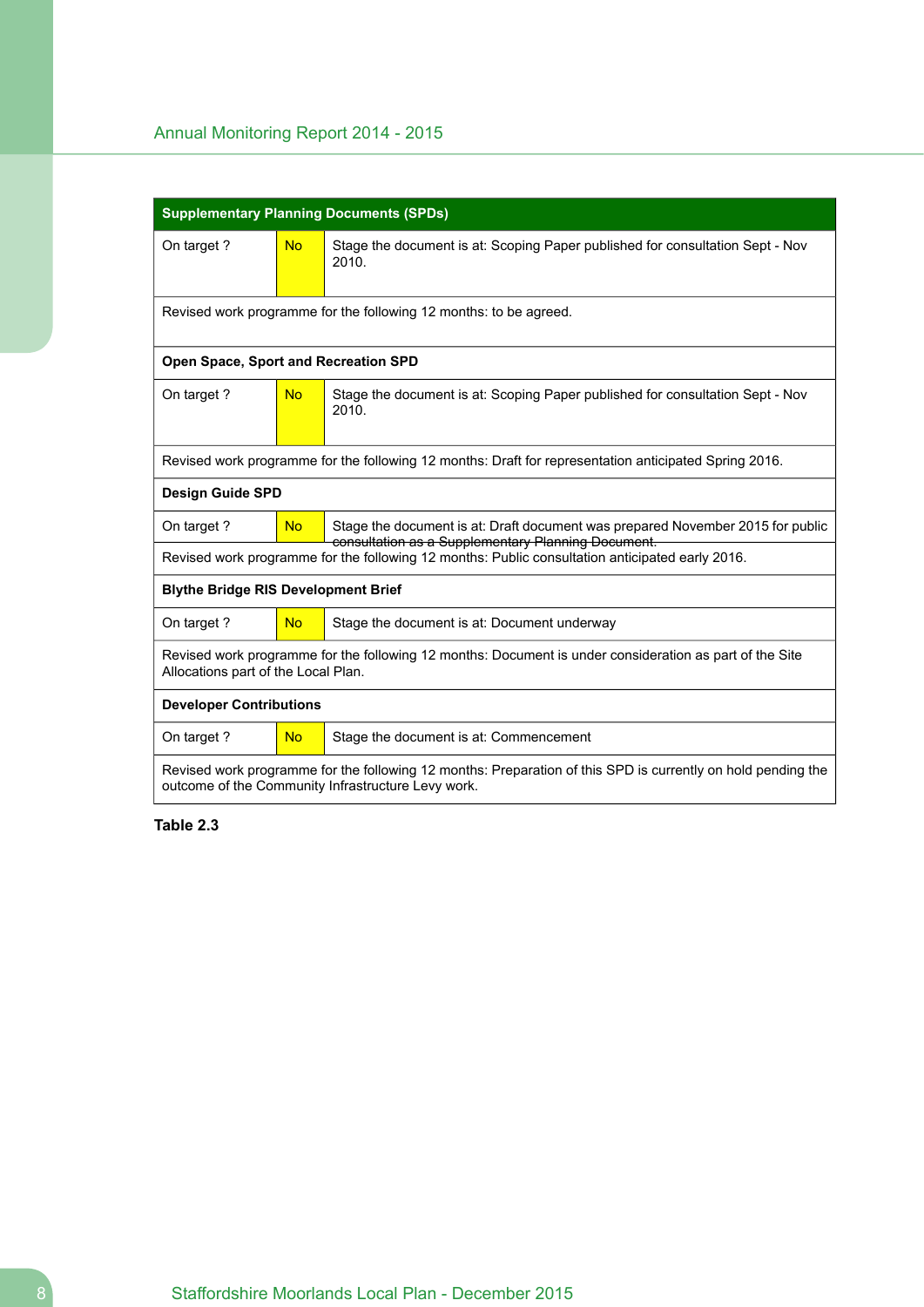# Housing Progress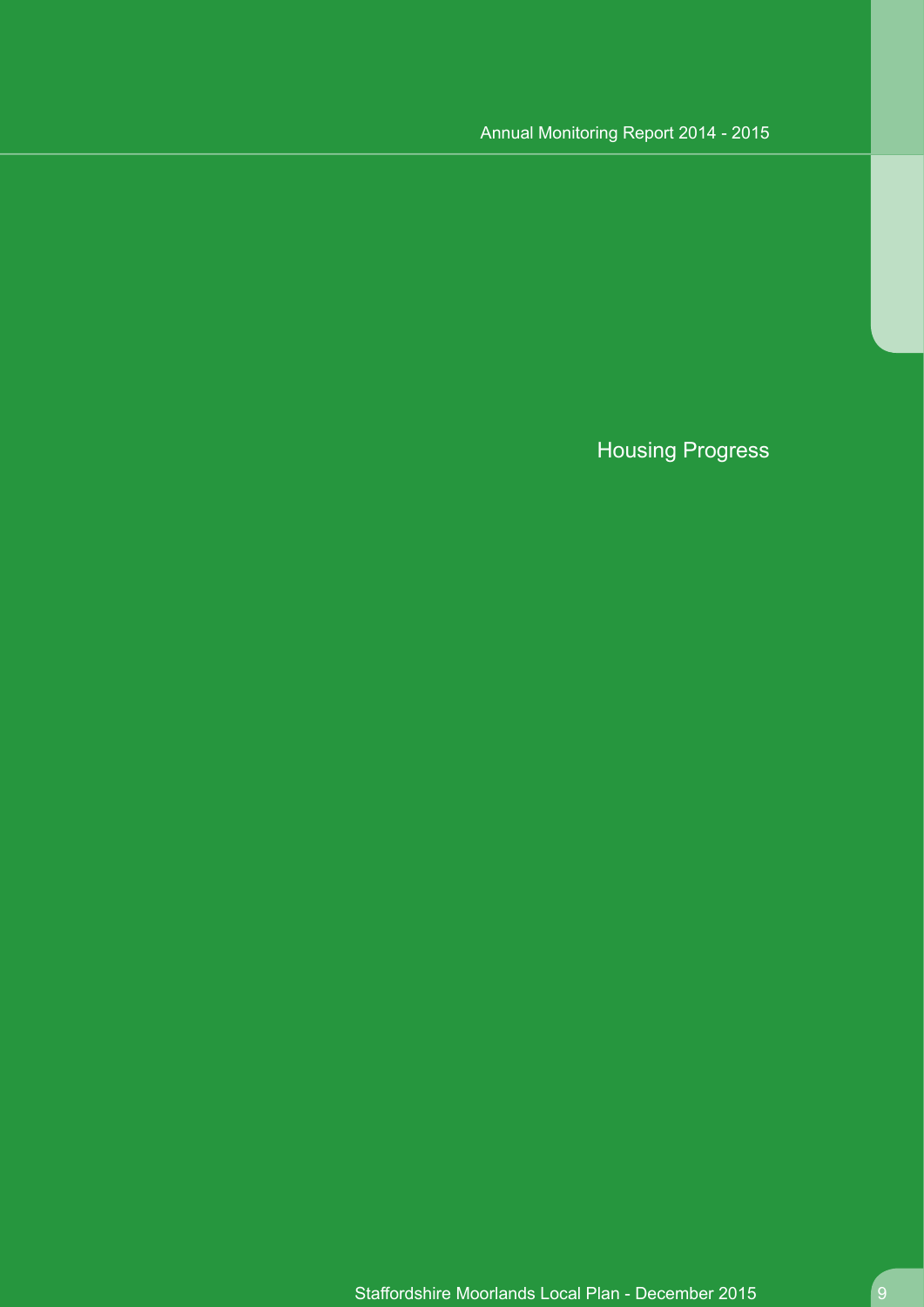## <span id="page-9-0"></span>**3 Housing Progress**

### **Housing Completions**

**3.1** There were 278 (net) completions of new housing between 1st April 2014 and 31 March 2015. This is the highest since 2006. This is predominantly due to Ascent, a joint venture between Staffordshire Moorlands District Housing and Your Housing Group to build affordable housing units across the Staffordshire Moorlands.

| Year    | <b>Gross</b> | <b>Net</b> |
|---------|--------------|------------|
| 2006/07 | 260          | 260        |
| 2007/08 | 265          | 261        |
| 2008/09 | 243          | 236        |
| 2009/10 | 199          | 185        |
| 2010/11 | 116          | 110        |
| 2011/12 | 76           | 58         |
| 2012/13 | 96           | 96         |
| 2013/14 | 124          | 78         |
| 2014/15 | 307          | 278        |

#### **Annual Housing Completions**

#### **Housing Supply 31st March 2015**

| Sub -area       | <b>Commitments</b>                                     | <b>Total Supply</b>                             |              | <b>Total Deliverable Supply</b> |       |            |
|-----------------|--------------------------------------------------------|-------------------------------------------------|--------------|---------------------------------|-------|------------|
|                 | <b>Balance under</b><br><b>Construction</b><br>(Gross) | <b>Planning</b><br><b>Permission</b><br>(Gross) | <b>Gross</b> | <b>Net</b>                      | Gross | <b>Net</b> |
| Leek            | 209                                                    | 272                                             | 481          | 472                             | 481   | 472        |
| Biddulph        | 126                                                    | 50                                              | 176          | 162                             | 176   | 162        |
| Cheadle         | 27                                                     | 89                                              | 116          | 112                             | 116   | 112        |
| Rural           | 138                                                    | 206                                             | 344          | 335                             | 344   | 355        |
| <b>District</b> | 500                                                    | 617                                             | 1117         | 1081                            | 1117  | 1081       |

#### **Definitions**

- **Total Supply** Total Supply over the next 5 years. Comprises of balance of all dwellings under construction and all unimplemented sites with valid planning permission.
- **Total Deliverable Supply** Number of dwellings on sites which are assessed to be  $\bullet$ deliverable over the next five years. Comprises of balance of all dwellings under construction and all unimplemented sites with valid planning permission, but excludes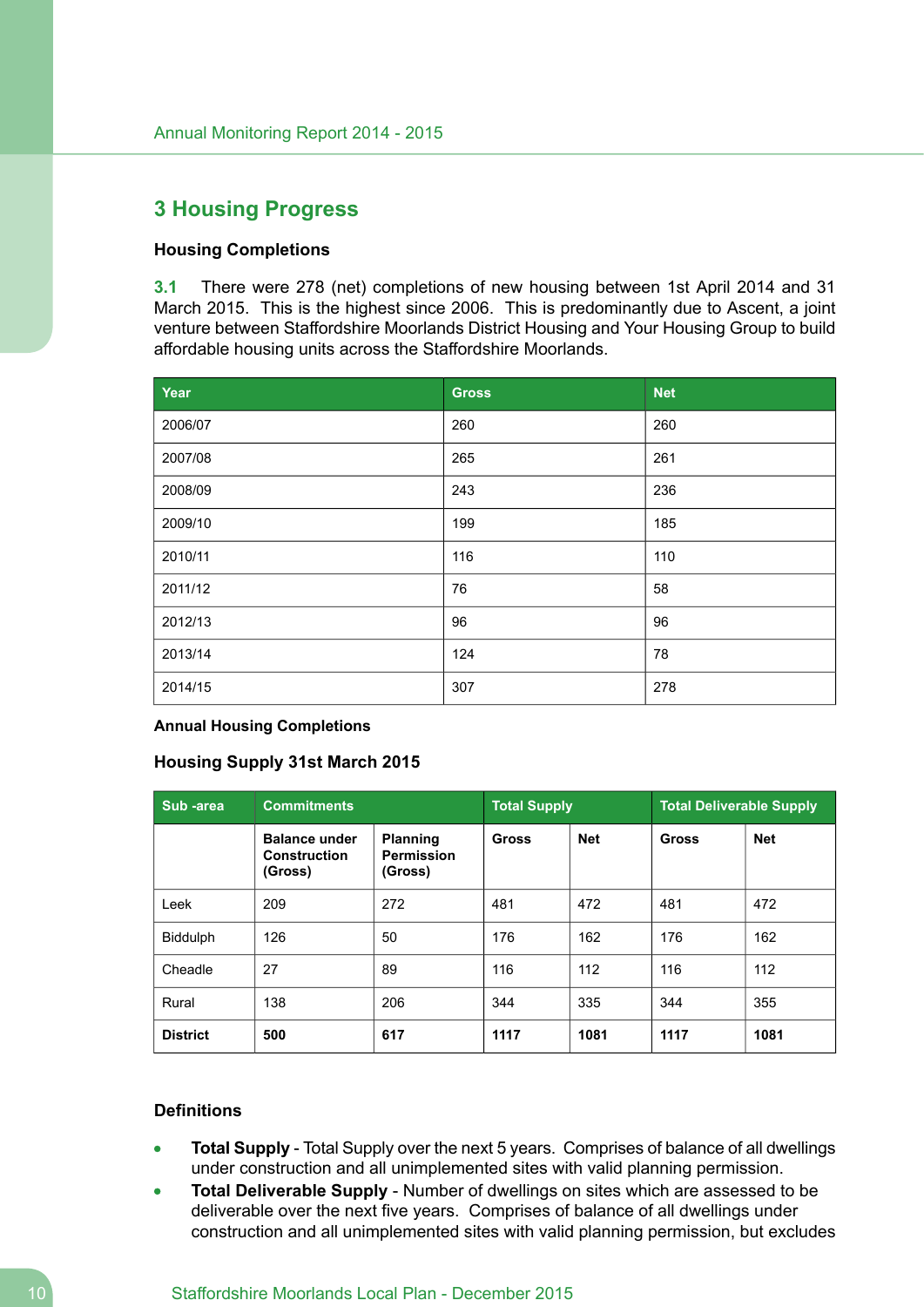uncommitted sites identified in the Strategic Housing Land Availability Assessment which may be deliverable over the next 5 years.

- **Gross** The gross figure includes proposed new build dwellings and gross gains from change of use and conversions.
- **Net** the net figure is the gross figure less any proposed losses through change of use, conversions and demolitions.
- **Sub-area** based on parishes of Leek, Cheadle and Biddulph and other rural parishes.

### **5 Year Land Supply Assessment**

- A. Completions from April 2006 to 31st March 2015 = 1562
- B. Under Construction as at 31st March 2015 = 500 gross
- C. Sites with Planning Permission as at 31st March 2015 = 617 gross  $\bullet$
- D. Losses as at 31st March 2015 = 36
- **E. Total Supply [B + C - D] = 1081 net**  $\bullet$
- F. Housing Requirement (2006-2026)\* = 6000  $\bullet$
- G. Annual Requirement [F/20] = 300  $\blacksquare$
- H. Target Completions (April 2006 to 31st March 2015) [Gx9] = 2700  $\bullet$
- I. Current Shortfall [H-A] = 1138  $\bullet$
- **J. 5 year requirement with shortfall [(Gx5)+I] = 2638**  $\bullet$
- K. Annual 5 year requirement with shortfall [J/5] = 528  $\bullet$
- L. 20% buffer mover forward  $[(Gx5)x20%] = 300$
- **M. Annual Requirement with Shortfall and 20% buffer [(J+L)/5] = 588**
- **N. No of years supply [E/M] = 1.84 years**

\* Core Strategy requirement as adopted 26th March 2014

#### **Affordable Housing**

**3.2** Between 1st April 2014 and 31st March 2015 225 affordable housing units were built in the Staffordshire Moorlands. This is predominantly due to Ascent, a joint venture between Staffordshire Moorlands District Housing and Your Housing Group to build affordable housing units across the Staffordshire Moorlands.

- Biddulph 33 units  $\bullet$
- Cheadle 29 units  $\bullet$
- Leek 138 units
- Rural Area 25 units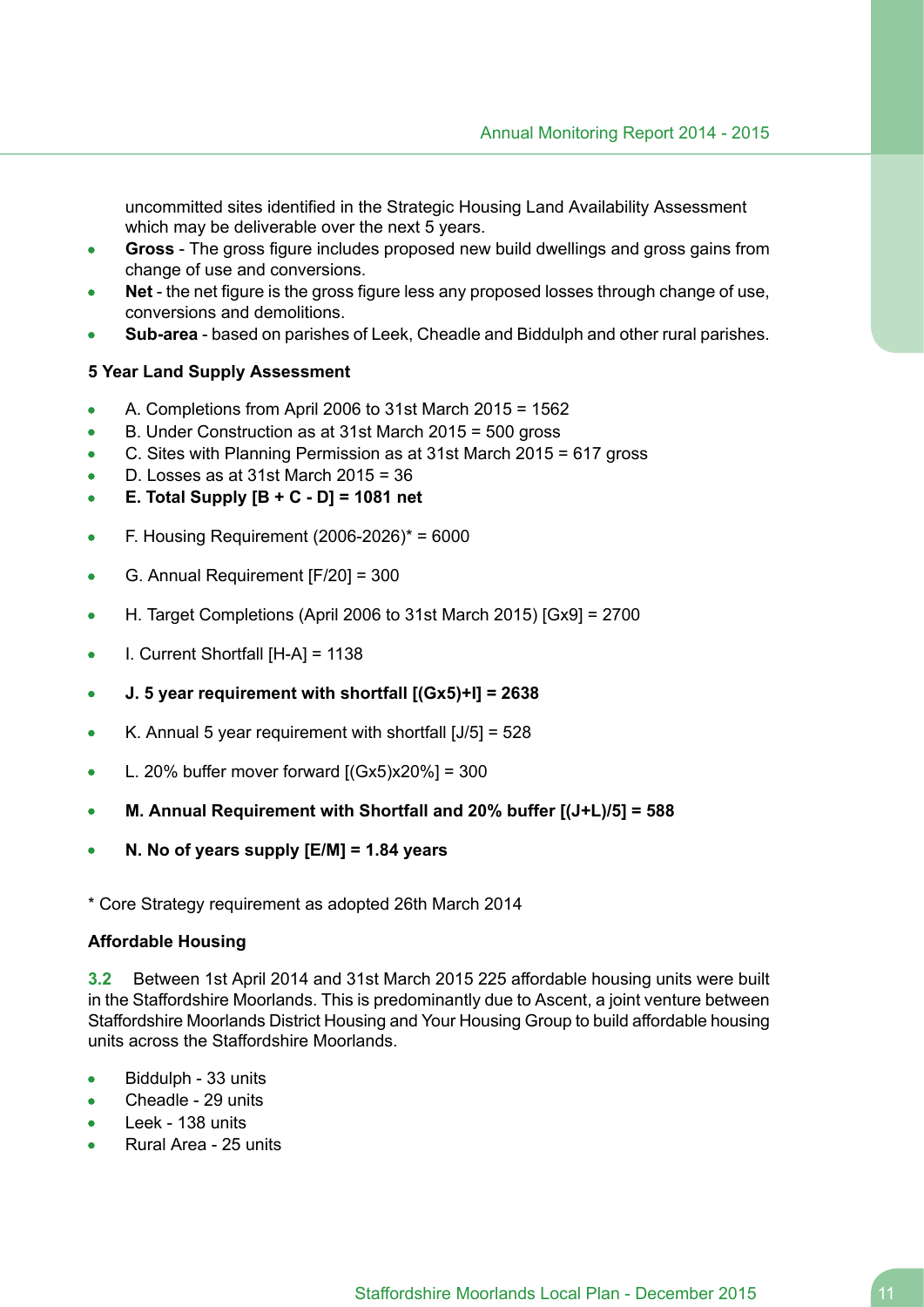### <span id="page-11-0"></span>**3.1 Open Space**

### **Sport, Recreation and Open Space**

**3.3** The Council monitors the quantity, quality and accessibility of open space and outdoor sports facilities. Adopted Core Strategy Policy C2 states that where there is a proven deficiency, qualifying new residential development will be expected to make provision, or a contribution towards provision of open space, sports and recreation facilities which are necessary and reasonably related in form and scale.

|                 | Formal<br><b>Parks</b><br>(ha) | <b>Country</b><br><b>Parks</b><br>(ha) | <b>Natural</b><br>and<br>seminatural<br>open<br>space<br>(ha) | <b>Amenity</b><br><b>Green</b><br><b>Space</b><br>(ha) | <b>Facilities</b><br>for<br><b>Children</b><br>(ha) | <b>Facilities</b><br>for<br>Young<br><b>People</b><br>(ha) | <b>Outdoor</b><br><b>Sports</b><br><b>Facilities</b><br>(ha) | <b>Aldmants</b><br>(ha) |
|-----------------|--------------------------------|----------------------------------------|---------------------------------------------------------------|--------------------------------------------------------|-----------------------------------------------------|------------------------------------------------------------|--------------------------------------------------------------|-------------------------|
| <b>Biddulph</b> | $-4.58$                        | 41.09                                  | 2.14                                                          | $-0.07$                                                | $-1.19$                                             | $-1.15$                                                    | $-10.27$                                                     | $-0.94$                 |
| Cheadle         | $-1.03$                        | $-12.04$                               | 0.6                                                           | 0.44                                                   | 0.09                                                | $-0.54$                                                    | $-1.42$                                                      | $-1.18$                 |
| Leek            | 11.02                          | 3.22                                   | $-1.24$                                                       | 0.25                                                   | $-1.05$                                             | $-0.89$                                                    | 0.08                                                         | 5.72                    |
| Rural           | $-9.0$                         | $-38.65$                               | 0.12                                                          | 0.89                                                   | $-1.42$                                             | $-2.64$                                                    | 1.20                                                         | $-2.56$                 |

|                 | Formal<br><b>Parks</b><br>(ha) | <b>Country</b><br><b>Parks</b><br>(ha) | <b>Natural</b><br>and<br>seminatural<br>open<br>space<br>(ha) | <b>Amenity</b><br><b>Green</b><br><b>Space</b><br>(ha) | <b>Facilities</b><br>for<br><b>Children</b><br>(ha) | <b>Facilities</b><br>for<br>Young<br><b>People</b><br>(ha) | <b>Outdoor</b><br><b>Sports</b><br><b>Facilities</b><br>(ha) | <b>Aldmants</b><br>(ha) |
|-----------------|--------------------------------|----------------------------------------|---------------------------------------------------------------|--------------------------------------------------------|-----------------------------------------------------|------------------------------------------------------------|--------------------------------------------------------------|-------------------------|
| <b>Biddulph</b> | $-4.83$                        | 39.99                                  | 1.31                                                          | $-0.4$                                                 | $-1.28$                                             | $-1.23$                                                    | $-12.8$                                                      | $-1.05$                 |
| Cheadle         | $-1.19$                        | $-12.72$                               | 0.08                                                          | 0.23                                                   | 0.03                                                | $-0.59$                                                    | $-2.99$                                                      | $-1.22$                 |
| Leek            | 10.77                          | 2.12                                   | $-2.07$                                                       | $-0.11$                                                | $-1.14$                                             | $-0.97$                                                    | $-2.47$                                                      | 5.74                    |
| Rural           | $-9.47$                        | $-40.75$                               | $-1.47$                                                       | 0.25                                                   | $-1.59$                                             | $-2.79$                                                    | $-3.62$                                                      | $-2.77$                 |

**Table 3.2 Future Balance (2026)**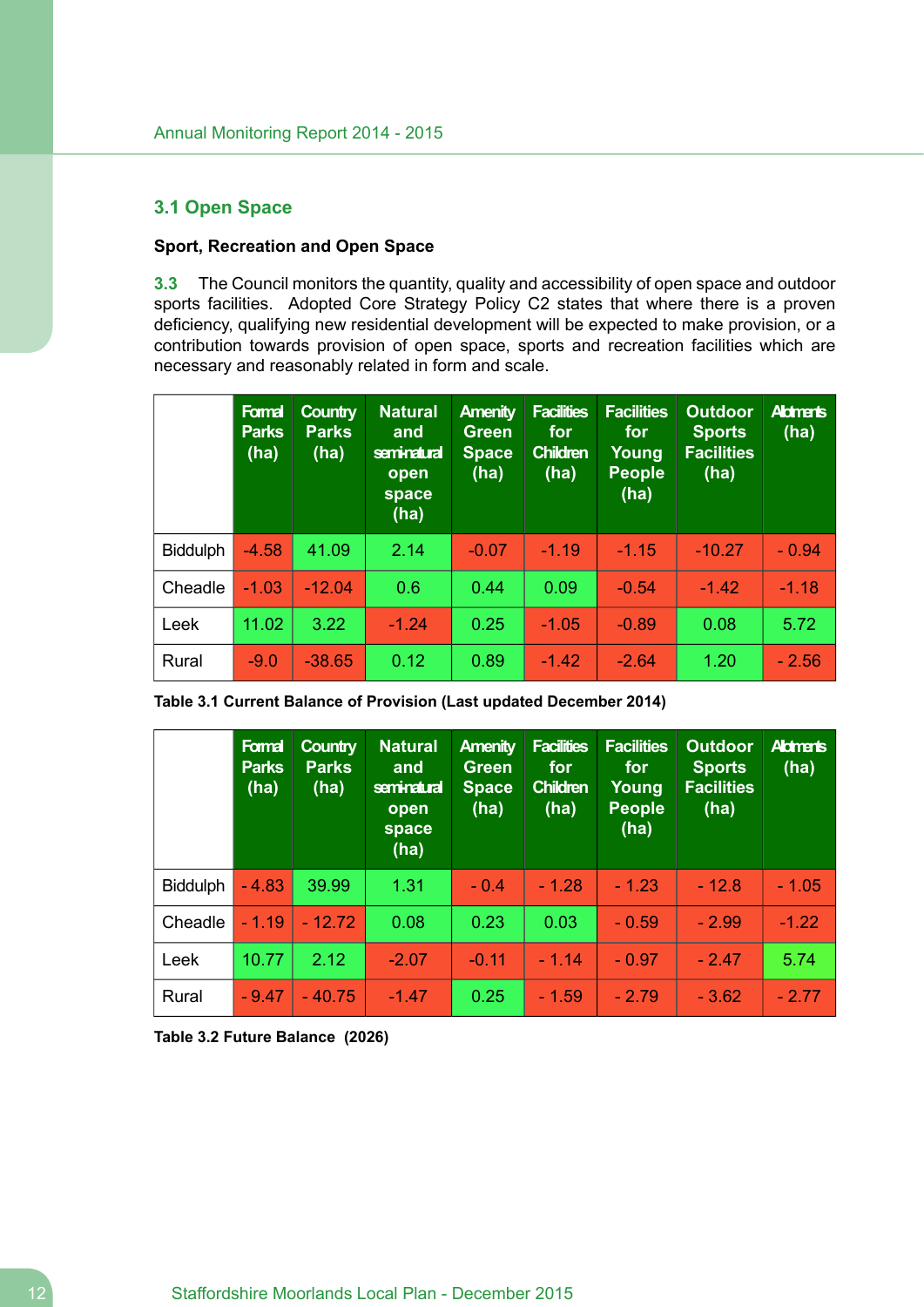Duty to Co-operate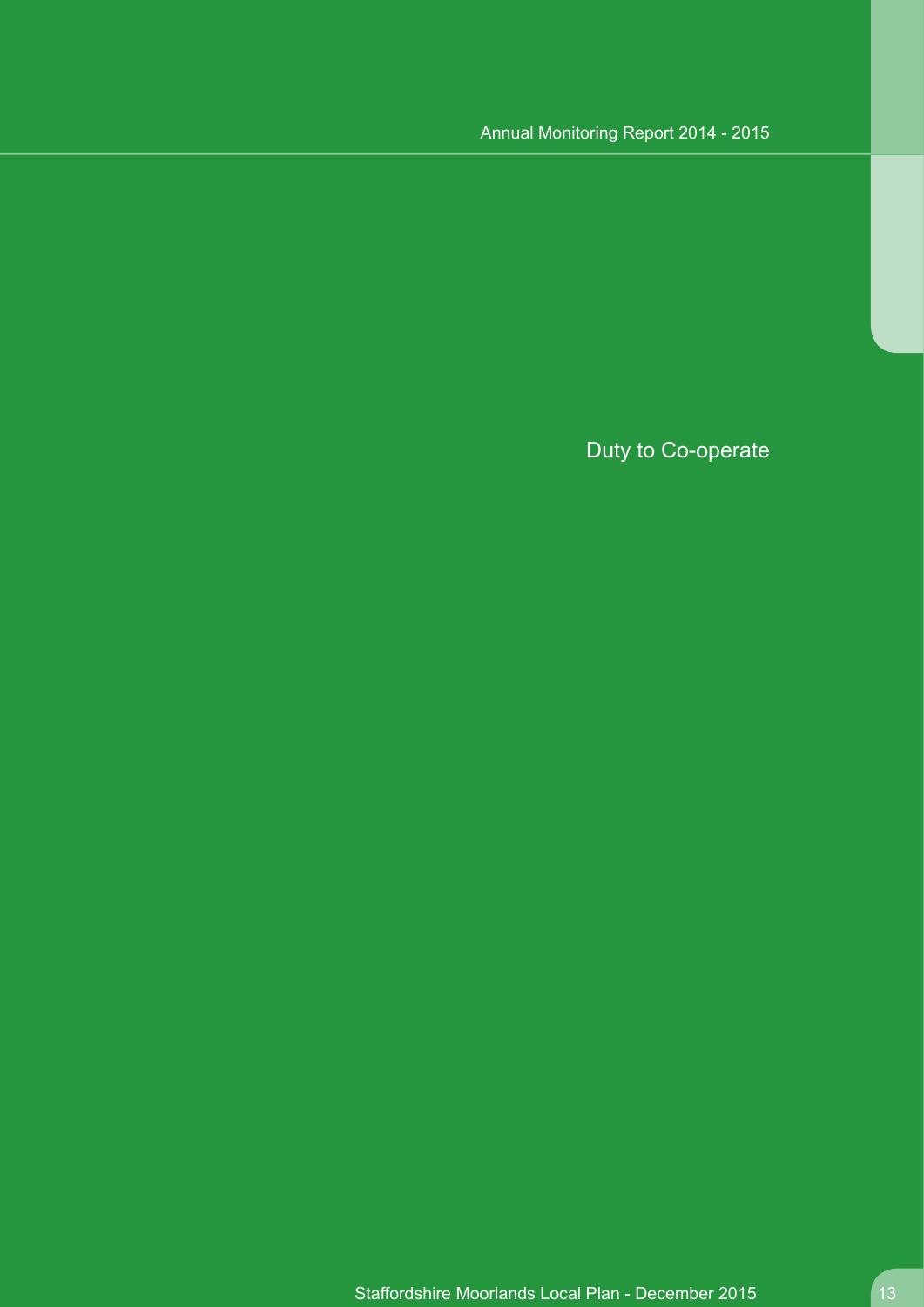### <span id="page-13-0"></span>**4 Duty to Co-operate**

**4.1** Strategic planning is a key element of plan-making to ensure that social, economic and environmental planning issues are properly addressed at a larger than local scale. This is because the actions of people, businesses and services have consequences which go beyond a single local authority area. Following the abolition of the regional level, strategic planning will be undertaken through the 'duty to co-operate' requirement set out in the Localism Act and the NPPF which ensures that local authorities and public bodies that are critical to plan making co-operate with each other and that they are involved in continual constructive and active engagement as part of the planning process.

**4.2** The following tables summarise partnership working, joint evidence base studies and consultations that have taken place since April 2014.

| <b>Partnership</b>                                           | <b>Authority / Organisation</b>                                                                                                                                                      | <b>Action</b>                                                                                                                                                                                                                                                                                                                                                                                        |
|--------------------------------------------------------------|--------------------------------------------------------------------------------------------------------------------------------------------------------------------------------------|------------------------------------------------------------------------------------------------------------------------------------------------------------------------------------------------------------------------------------------------------------------------------------------------------------------------------------------------------------------------------------------------------|
| <b>Strategic Alliance</b>                                    | <b>Staffordshire Moorlands</b><br>District Council and High<br>Peak Borough Council                                                                                                  | Since 2009 both councils have shared the delivery of key<br>services. This has been possible through a joint<br>management structure and sharing resources resulting in<br>significant cost savings for both authorities.                                                                                                                                                                            |
| <b>Officer Groups</b>                                        | <b>Staffordshire Moorlands</b><br><b>District Council and</b><br><b>Staffordshire County</b><br>Council                                                                              | Frequent contact and meetings with colleagues including<br>the County Highways Team, the School Organisation<br>Team, Public Health Officer, Flood Risk Team, Minerals<br>and Waste and the County Archaeologist.                                                                                                                                                                                    |
| Staffordshire<br><b>Development Officers</b><br>Group (SDOG) | Representative from each<br>Council in Staffordshire                                                                                                                                 | Meets around 6 times a year to discuss strategic planning<br>issues.                                                                                                                                                                                                                                                                                                                                 |
| Cross Border<br>Discussion                                   | <b>Staffordshire Moorlands</b><br>District Council, Stoke on<br>Trent City Council,<br>Newcastle Borough<br>Council, Stafford Borough<br><b>Council and Cheshire East</b><br>Council | Specific officers groups have been formed to continue<br>cross-border discussions within the context of the 'Duty to<br>Co-operate' and establish appropriate protocols / structures<br>for political endorsement, facilitated through Council<br>Leaders and Chief Executives.<br>A Memorandum of Understanding was signed by Cheshire<br>East and Staffordshire Moorlands Councils in August 2014. |
| Neighbouring<br>authorities                                  | Peak District National Park<br>Authority, Cheshire East<br>Council, Newcastle<br>Borough Council and<br>Stoke-on-Trent Borough<br>Councils                                           | Informal meetings and communications to discuss various<br>strategic cross-border issues. Relevant neighbouring<br>authorities were consulted on the Council's Green Belt<br>Review and invited to comment on the methodology and<br>the final draft document.                                                                                                                                       |
| <b>Local Enterprise</b><br>Partnership                       | Staffordshire and<br>Stoke-on-Trent LEP                                                                                                                                              | A Planning Charter Mark has been agreed by the LEP and<br>the constituent Local Authorities. The Council's Cabinet<br>agreed to taking the LEP recommendations for the<br>contents of the agreement forward in October 2014.<br>Importantly the process seeks to ensure that development<br>plans are co-ordinated with the overall Strategic Economic<br>Plan.                                      |
| Monitoring                                                   | Representative from each<br>Council in Staffordshire                                                                                                                                 | Staffordshire County Council co-ordinates monitoring on<br>an annual basis. Meetings are held on an annual basis<br>to discuss issues and promote consistency.                                                                                                                                                                                                                                       |

#### **Partnership Working**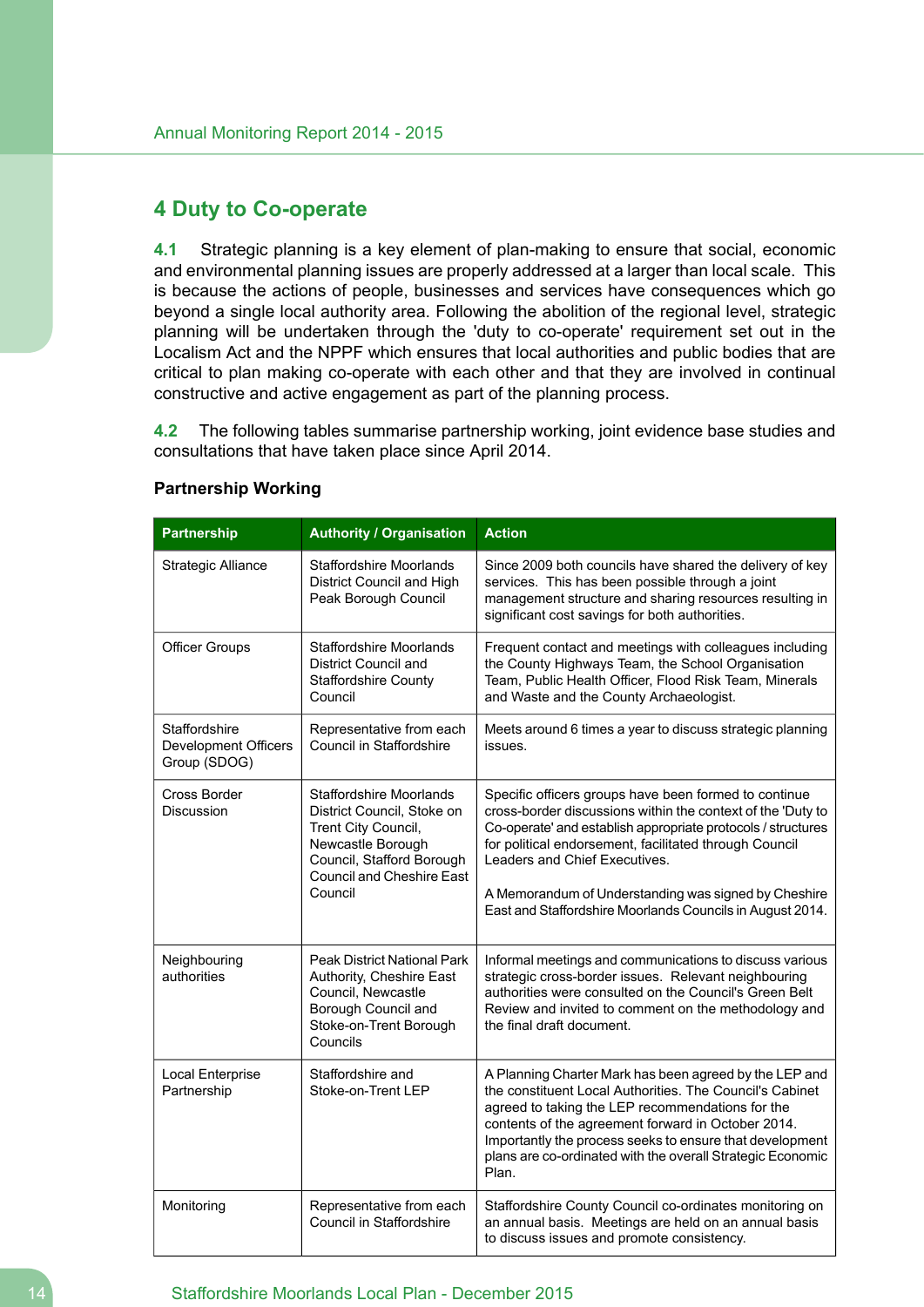| <b>Partnership</b>         | <b>Authority / Organisation</b>                                                                                                                  | <b>Action</b>                                                                                                                                                                                                                                                                        |
|----------------------------|--------------------------------------------------------------------------------------------------------------------------------------------------|--------------------------------------------------------------------------------------------------------------------------------------------------------------------------------------------------------------------------------------------------------------------------------------|
| Member / Officer<br>Groups | Representative from each<br>Council in Staffordshire                                                                                             | A number of groups exist, such as the Staffordshire<br>Executive and Leader's Group consisting of Chief Officers<br>and Leaders of Councils in Staffordshire. The Staffordshire<br>& Stoke on Trent Planning Forum also exists specifically<br>to discuss strategic planning issues. |
| <b>Plan Production</b>     | Environment Agency, Coal<br>Authority, Sport England,<br>English Heritage, Natural<br>England, United Utilities,<br>Severn Trent, Wildlife Trust | Throughout the plan making process correspondence and<br>meetings have taken place with key organisations.                                                                                                                                                                           |

#### **Table 4.1 Partnership Working**

### **Joint Evidence Base Studies**

| Name of<br><b>Document</b>                        | <b>Date</b><br>published                     | <b>Authority / Organisation</b>                                                                                                                                                            | <b>Action</b>                                                                       |
|---------------------------------------------------|----------------------------------------------|--------------------------------------------------------------------------------------------------------------------------------------------------------------------------------------------|-------------------------------------------------------------------------------------|
| CIL, Development<br>Capacity &<br>Viability Study | Study in<br>early<br>stages of<br>production | Joint Study for Staffordshire Moorlands<br>District Council & High Peak Borough<br>Council (CIL element only).                                                                             | Results of this study will inform<br>the new Local Plan and<br>allocation of sites. |
| Gypsy & Traveller<br>Accommodation<br>Assessment  | November<br>2015                             | Joint Study for Staffordshire Moorlands<br>District Council, Newcastle Borough<br>Council, Stoke City Council & Stafford<br>Borough Council. Liaison with all<br>neighbouring authorities. | Results of this study will inform<br>the new Local Plan and<br>allocation of sites. |

### **Table 4.2 Joint Evidence Based Studies**

### **Consultations**

| Name of                                                                                                            | <b>Consultation</b> | <b>Authority /</b>                                                                                                                                 | <b>Action</b>                                    |
|--------------------------------------------------------------------------------------------------------------------|---------------------|----------------------------------------------------------------------------------------------------------------------------------------------------|--------------------------------------------------|
| <b>Document</b>                                                                                                    | <b>Start Date</b>   | <b>Organisation</b>                                                                                                                                |                                                  |
| Staffordshire<br>Moorlands Local<br><b>Plan Site Options</b><br>Consultation<br>Booklet (including<br>SCI & SHLAA) | July 2015           | All residents and<br>businesses in<br>Staffordshire<br>Moorlands, all<br>interested parties on<br>the LDF database<br>and all statutory<br>bodies. | Responses received are currently being analysed. |

**Table 4.3 Planning Documents**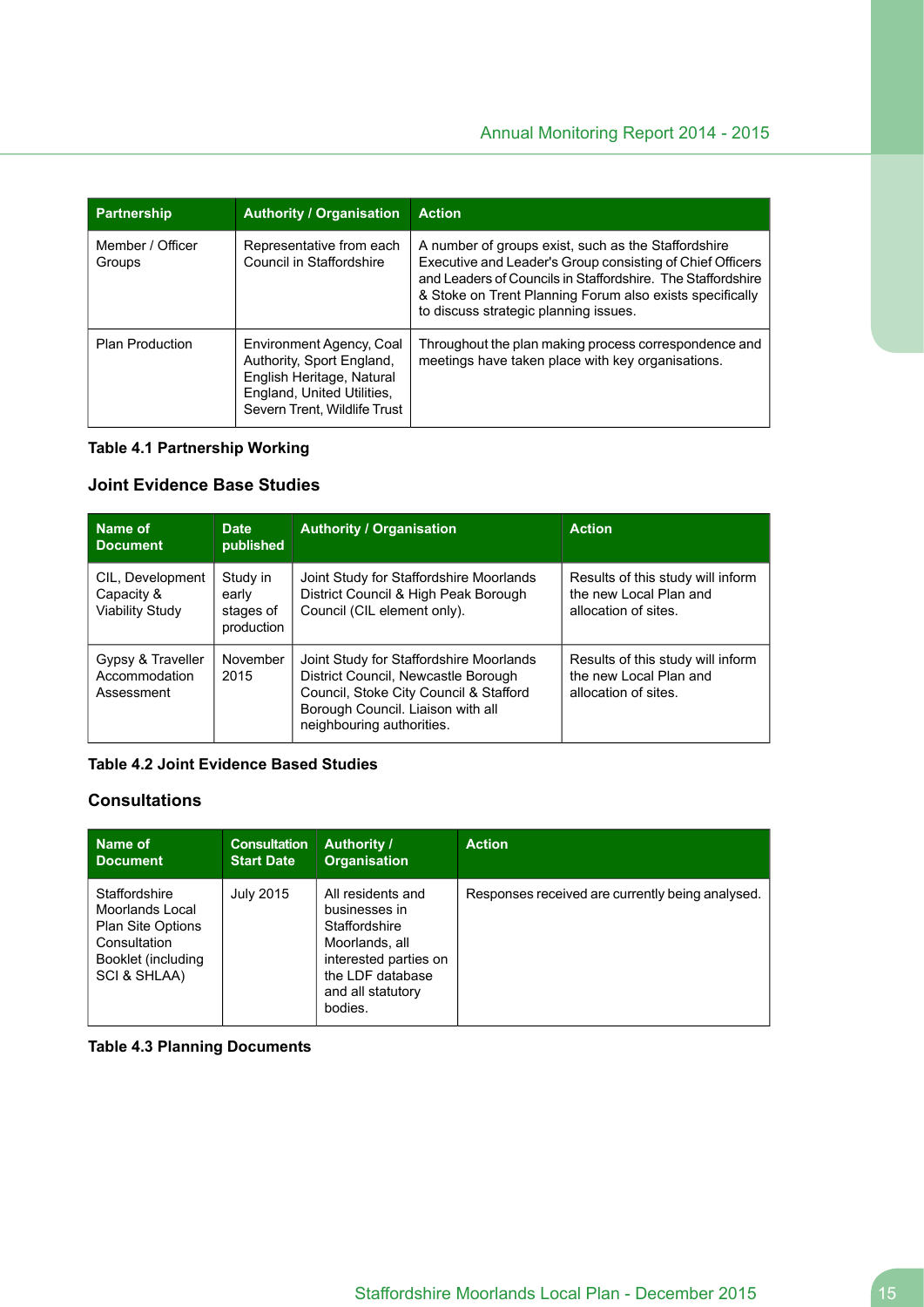Statement of Community Involvement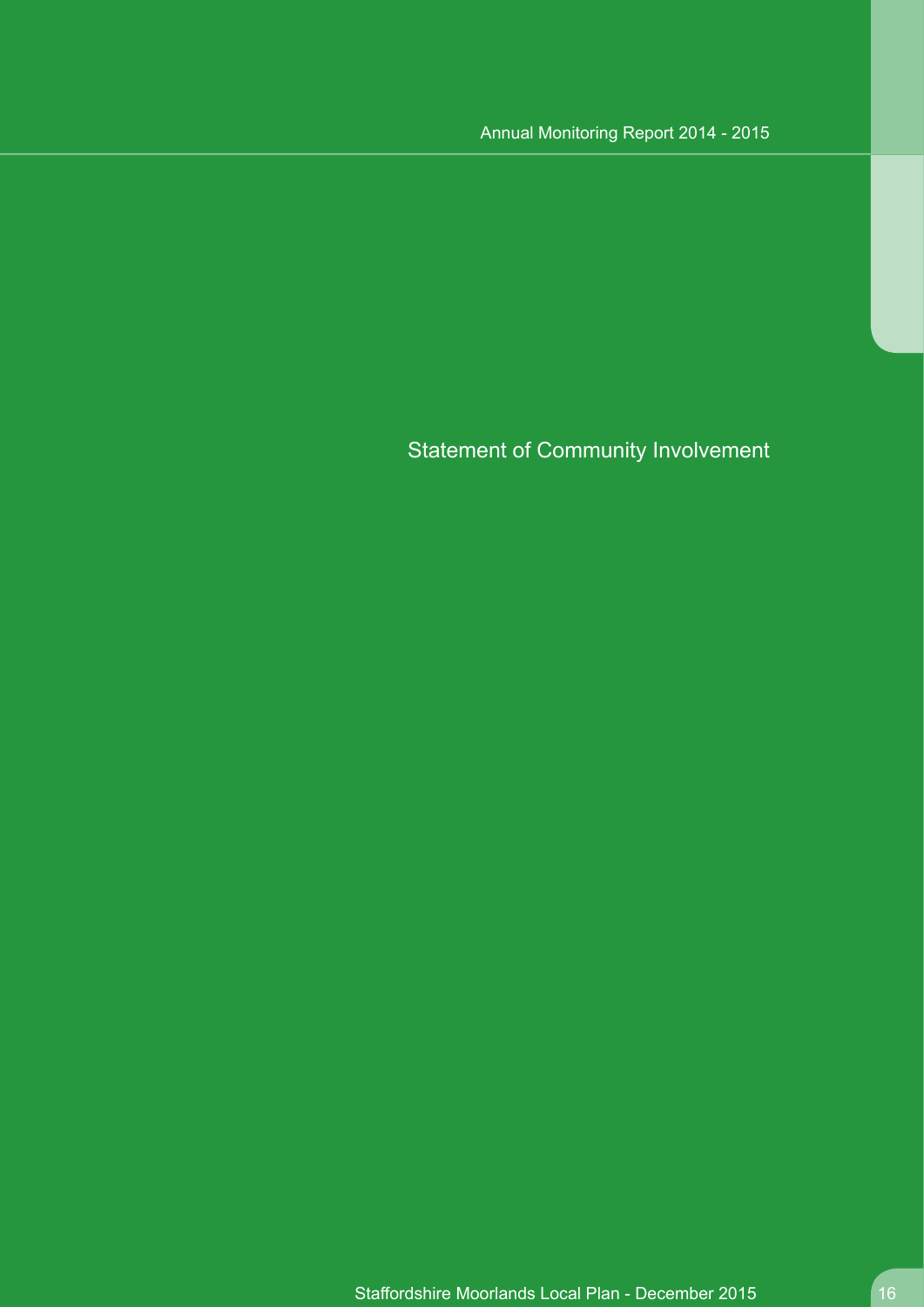## <span id="page-16-0"></span>**5 Statement of Community Involvement**

**5.1** The Statement of Community Involvement (SCI) is a document explaining to the local community how they will be involved in the preparation of planning policy documents and planning applications. The preparation of an SCI is a statutory requirement under the Planning & Compulsory Purchase Act 2004. It is intended to set out standards to be met by the authority in terms of community involvement, building on the minimum requirements set out in the Town & Country Planning (Local Planning) (England) Regulations 2012.

**5.2** The Council's first SCI was adopted in 2006 and an updated SCI was adopted in December 2014. A revision to Chapter 5 of the updated SCI, relating to consultation on planning applications was consulted on in July 2015. This amendment was necessary to reflect the latest planning procedures which came into place after the SCI was adopted. At the time of writing, the responses received to the consultation are being analysed.

**5.3** In line with the monitoring requirements set out in the new SCI, future versions of the AMR will provide a summary of the previous years' community involvement activities in relation to Development Plan Documents and Supplementary Planning Documents and assess their effectiveness. This will be done by:

- Use of equal opportunities monitoring data collected from participants of consultation  $\bullet$ exercises;
- Use of the Citizens' Panel (where appropriate) to obtain feedback on the effectiveness of planning policy consultations in terms of methods of notification and gathering views;
- Consideration of comments received about the quality and effectiveness of planning policy consultations from participants.

**5.4** No public consultation took place on planning policy documents in the period 1st April 2014 to 31st March 2015 and the results of the consultation which took place in July, August and September of 2015 are still being analysed.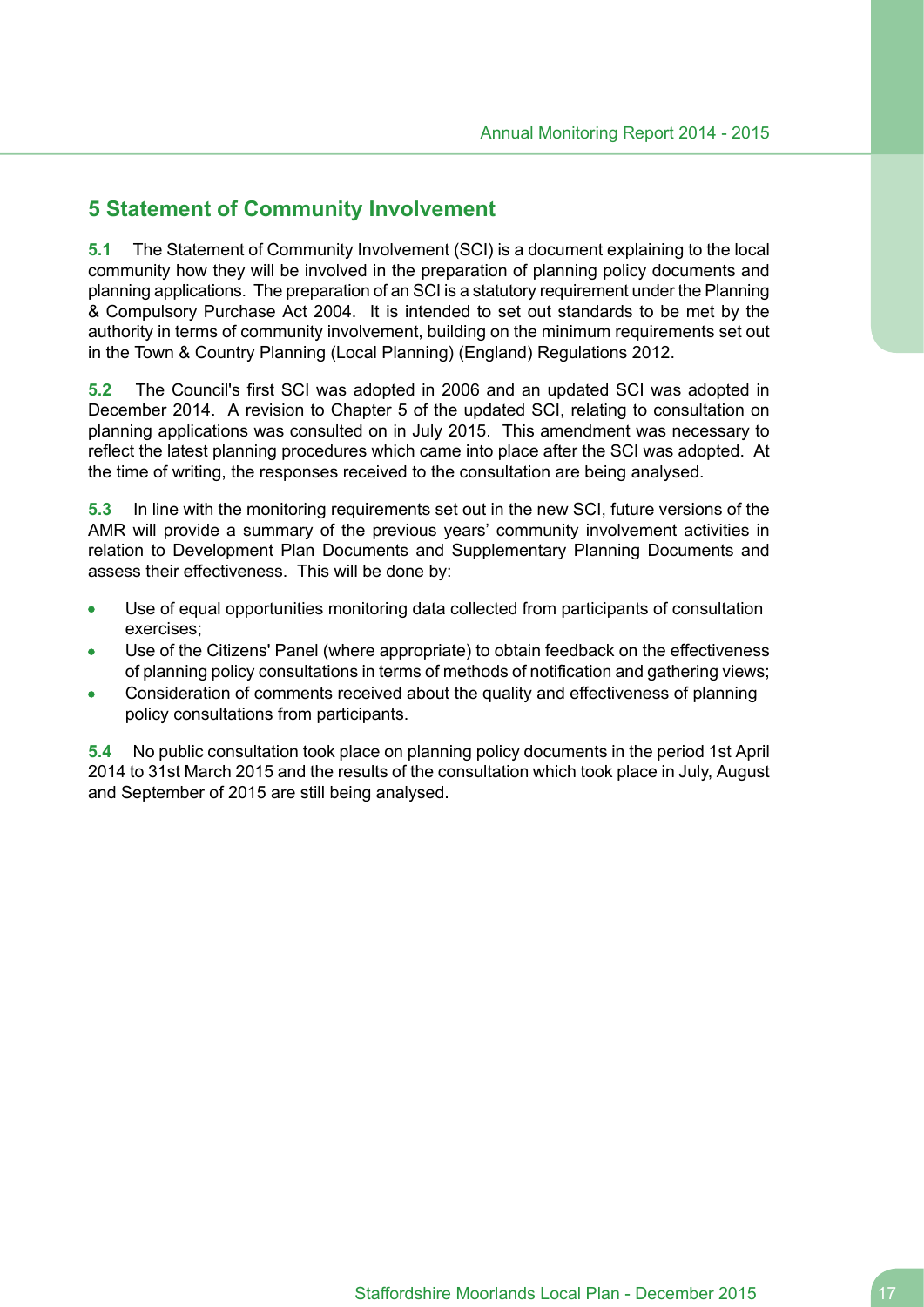Neighbourhood Planning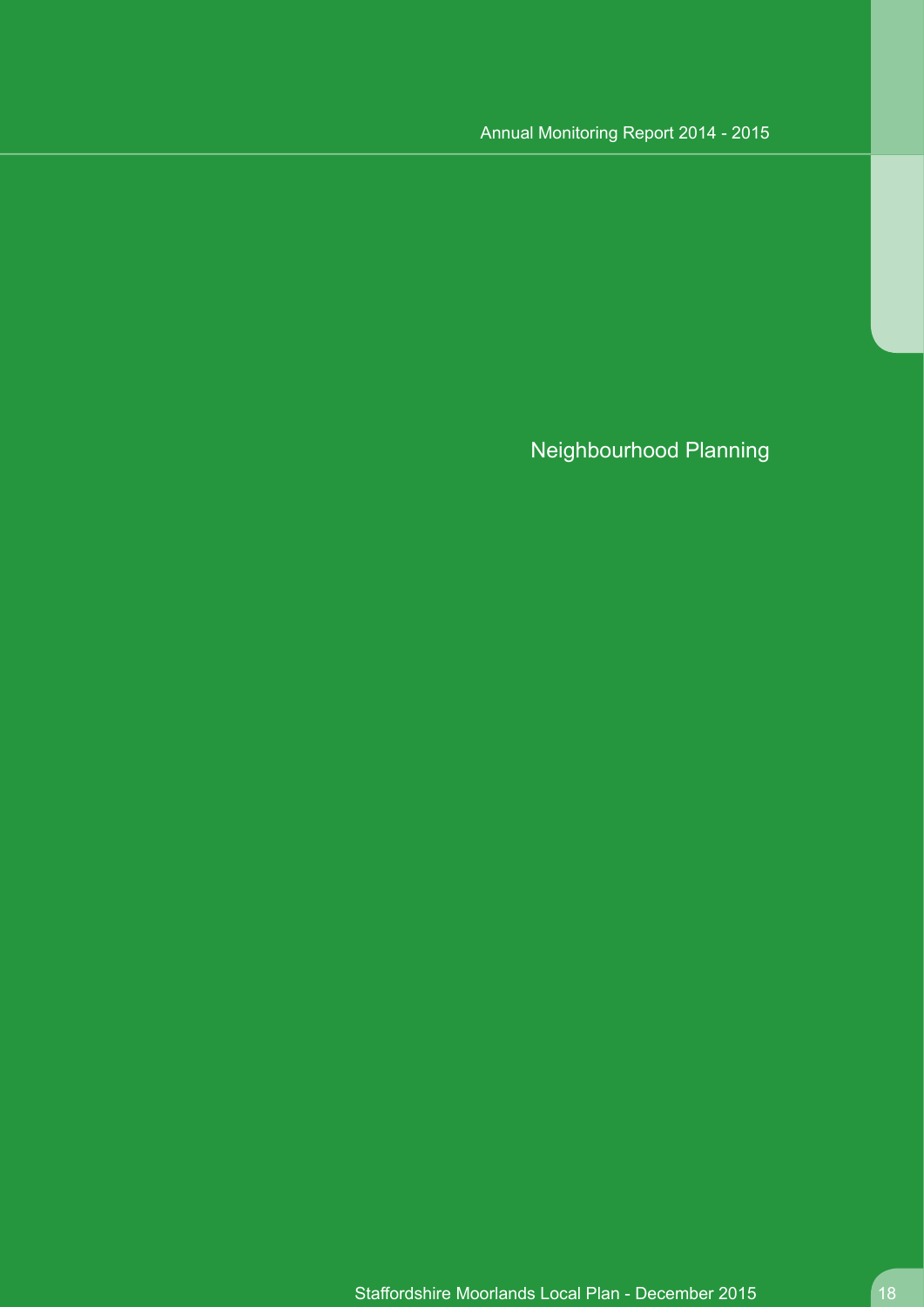# <span id="page-18-0"></span>**6 Neighbourhood Planning**

**6.1** Since 2012, local communities have been able to produce Neighbourhood Plans for their local area, putting in place planning policies for the future development and growth of the neighbourhood.

### **Leekfrith Neighbourhood Plan**

**6.2** The Leekfrith neighbourhood area was designated by Staffordshire Moorlands District Council on the 24 March 2015 and the Peak District National Park Authority on 13 March 2015. The Leekfrith neighbourhood area is the same as the parish council area. Leekfrith Parish Council intend to produce a neighbourhood plan.

#### **Brown Edge Neighbourhood Area**

**6.3** Brown Edge Parish Council have submitted a proposed neighbourhood area to Staffordshire Moorlands District Council for consideration. Consultation on this is anticipated to commence in early January 2016.

### **Biddulph Neighbourhood Area**

**6.4** Biddulph Town Council have submitted a proposed neighbourhood area to Staffordshire Moorlands District Council for consideration. Consultation on this is anticipated to commence in early January 2016.

#### **Checkley Neighbourhood Area**

**6.5** Checkley Parish Council have submitted a proposed neighbourhood area to Staffordshire Moorlands District Council for consideration. Consultation on this is anticipated to commence in early January 2016.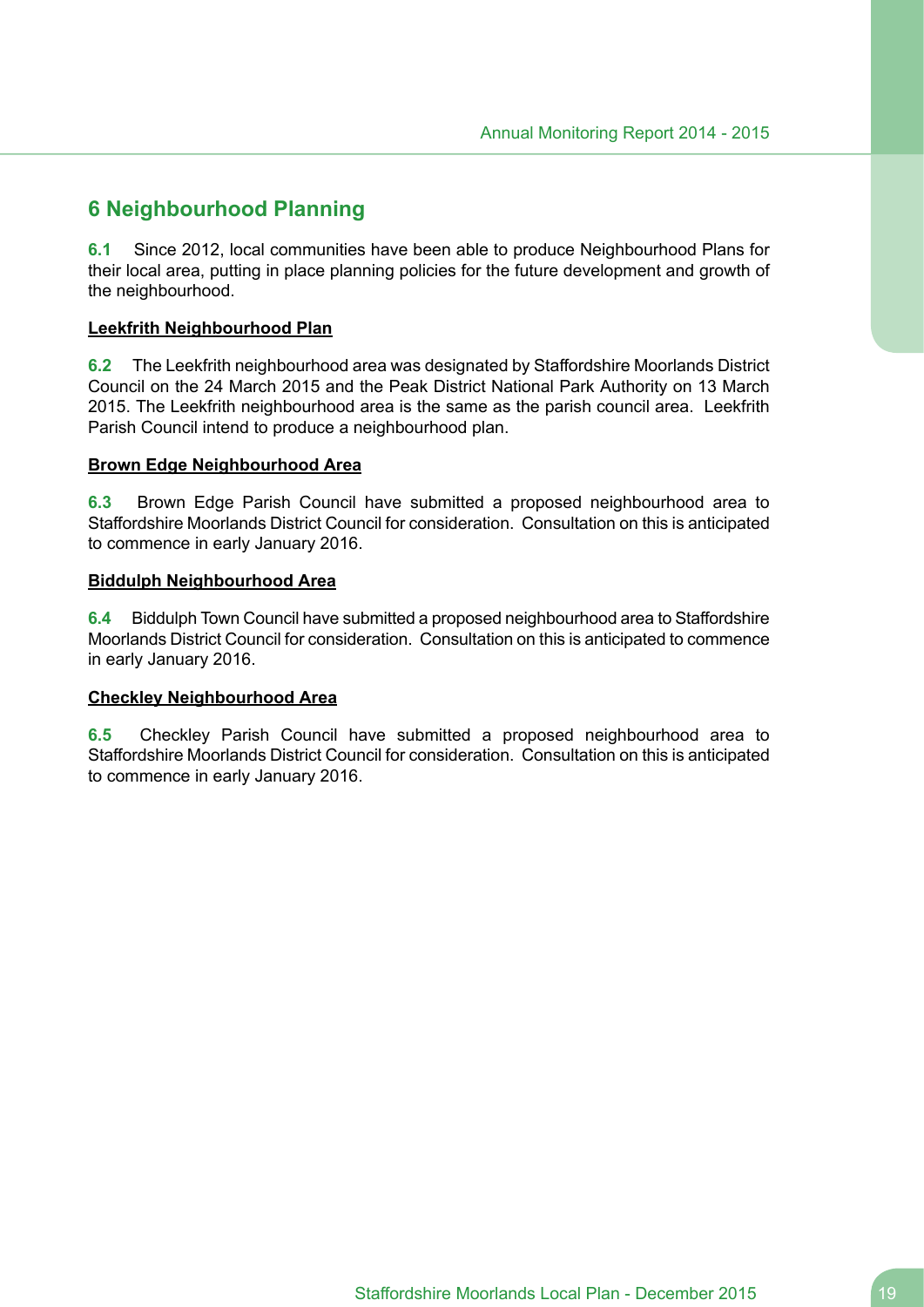# Community Infrastructure Levy